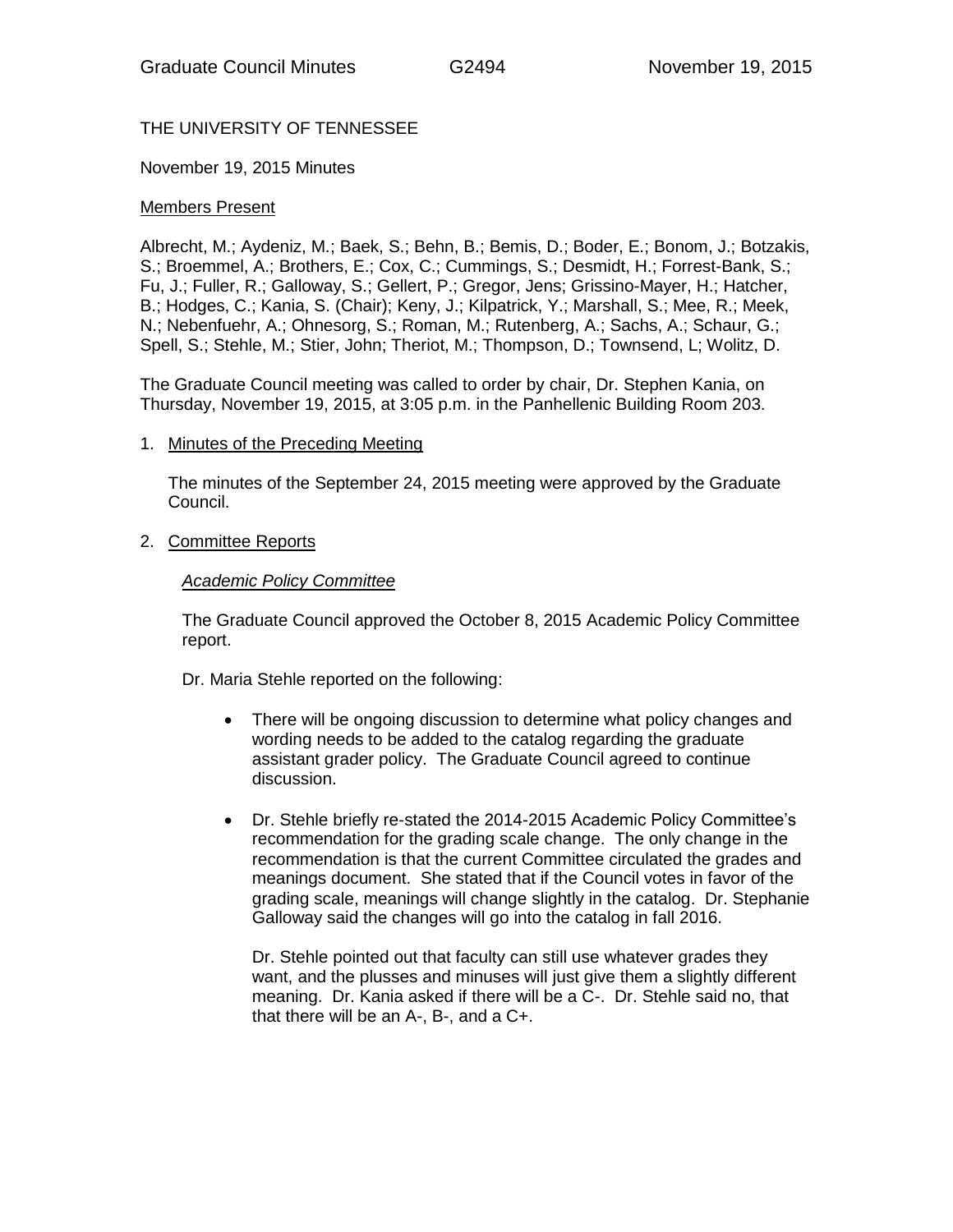- Dr. Stehle said some Council members got formal feedback, but the Committee doesn't have statistical formal feedback.
- Dr. Kania introduced the motion to use a ballot vote. Voting by ballot was approved.
- The Council voted on the grading scale change. Dr. Stehle and Catherine Cox counted ballots. Twenty-one voted in favor of the change, and seven voted against. Motion carried, and the grading scale will be changed.

### *Credentials Committee*

The Credentials Committee reports from the October 8 and November 5 meetings were approved.

### *Curriculum Committee*

The Curriculum Committee met October 29. Dr. Robert Fuller said 13 changes were added to the catalog and 59 revisions were made. The Curriculum Committee report passed.

## *Appeals Committee*

The Appeals Committee will meet on November 23. There is one appeal on the table. Dr. Hodges said she is pleased there haven't been many appeals.

3. New Business

There was no new business.

4. Administrative Reports

### *Vice Provost and Dean of the Graduate School*

Carolyn Hodges, Vice Provost and Dean of the Graduate School, presented the following information:

 Dr. Robert Nobles, who had been scheduled to address the Council, was unable to attend. Dr. Hodges said Dr. Nobles will send a written presentation to Council members. She said Dr. Nobles oversees compliance, ensuring students are compliant in terms of the research projects they are working on.

Dr. Hodges said the Graduate School and Office of Research are striving for academic integrity. If a grant is involved in the research, all documents should be scanned by special software to check plagiarism. She said it's the responsibility of the Council to ensure this happens, and doing so will protect faculty, students, and the university. Dr. Hodges said she believes it is a Graduate Council policy issue to decide if it will be in the catalog.

Dr. Nobles will address the Council at a later date.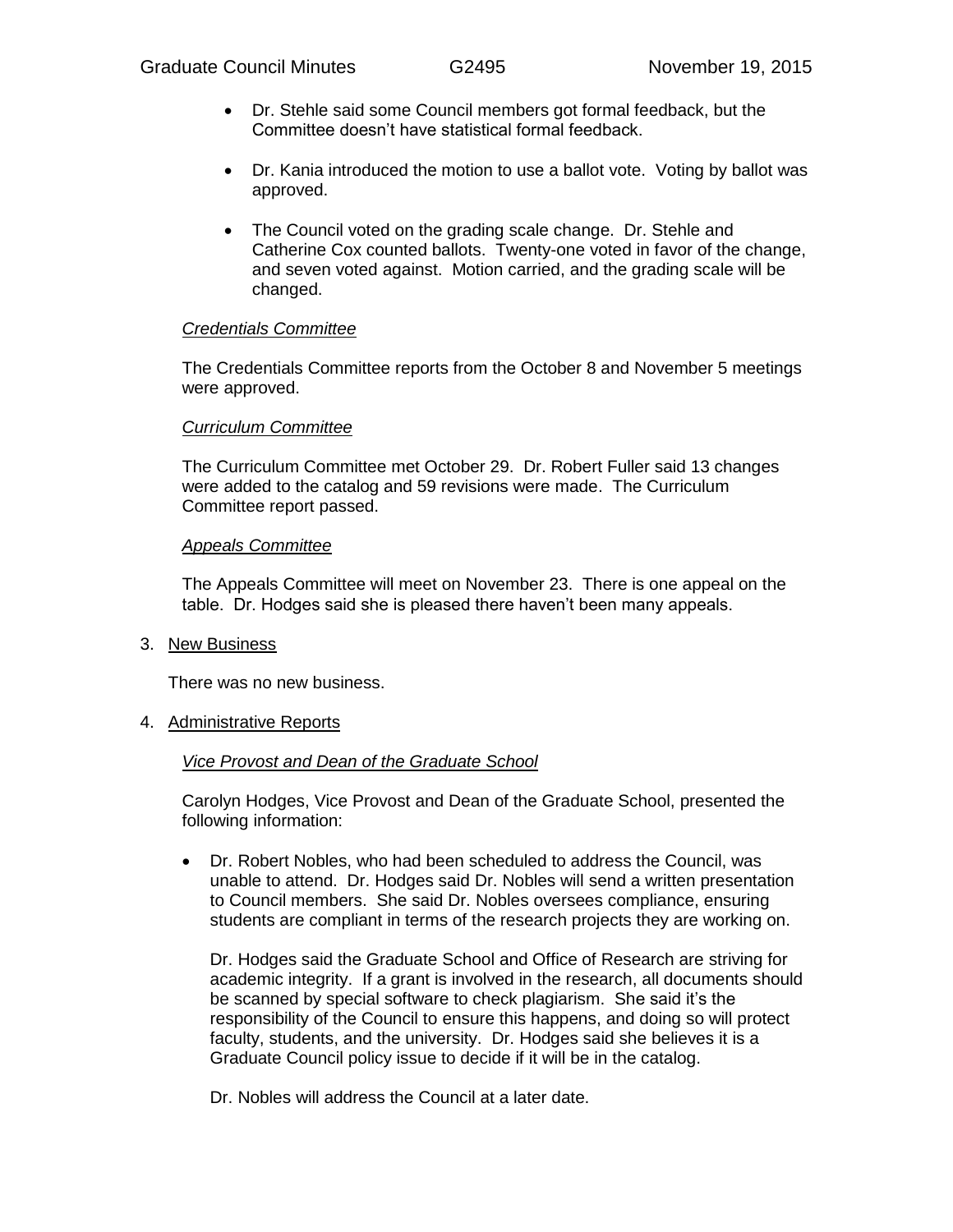Dr. Hodges said the Chancellor gave \$250,000 to help write off tuition for NSF students. This allows the Graduate School to help other students with funding because in-state tuition is all that has to be covered now.

Dr. Hodges said one of the issues will be encouraging all students to apply for external grants. She said stipend levels vary across campus, but the Council may need to raise the minimum. She emphasized that in order to be Top 25, the university needs better recruitment numbers.

- Dr. Hodges said there needs to be clarifying language for students applying for academic standing. The language should indicate that students should be in good academic standing at the time of application.
- Dr. Hodges said clear policies need to be implemented regarding what graduate students can teach.
- Dr. Sean Hendricks, the Graduate School Information Specialist, is working on the Graduate School website. Dr. Hodges said the new site should be ready for launch by early next summer. Dr. Hendricks has already made improvements on the forms, and she expects the new website will help with recruitment.
- Dr. Hodges said a degree audit has been one in place for years for undergraduate students and an audit for graduate students would help in terms of efficiency and tracking degrees.
- 5. Graduate Associate Deans
	- The Graduate Associate Deans meeting scheduled for November 12, 2015 was canceled.

### 6. *Graduate Student Senate*

- John Keny, President of the Graduate Student Senate (GSS), said the GSS travel award deadline for Arts and Sciences and Education is December 14, and the deadline for all other colleges is December 21. He asked Council members to have students email applications to [GSS@utk.edu](mailto:GSS@utk.edu) or [GSSTravel@utk.edu.](mailto:GSSTravel@utk.edu)
- The GSS hosted a Q&A session on November 18 and a graduate student social. There will be a welcome back social in January.
- $\bullet$  The GSS has created a space for Veterans. It will be located on the 1<sup>st</sup> floor of Hodges Library beside One Stop. It will be for all students who are veterans, not just graduate students.
- The GSS website is being updated as well. Keny asked the Council to refer their students and departments to the site.

Dr. Kania expressed appreciation for all Dr. Hodges has done for the Graduate School and Graduate Council.